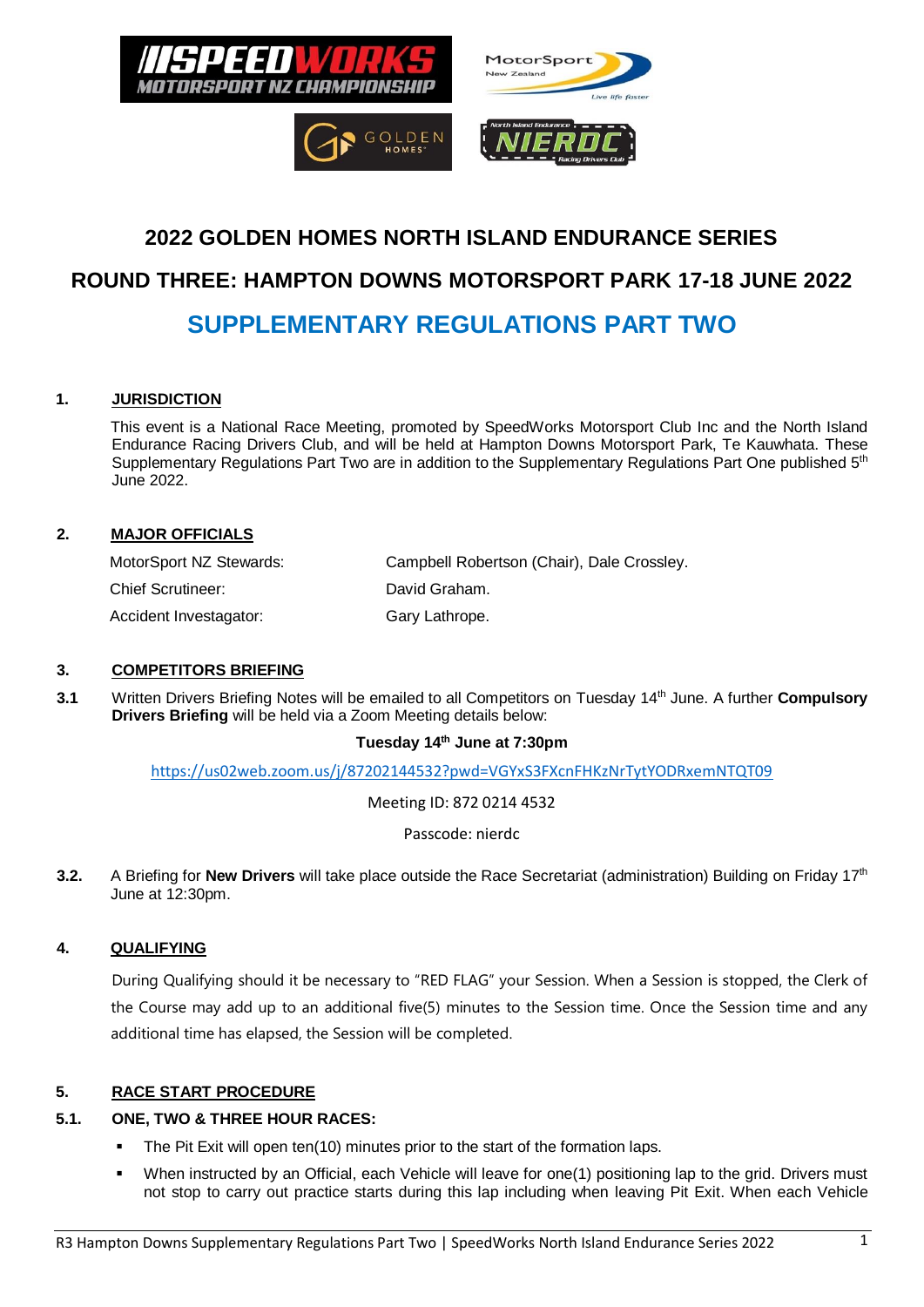arrives at the grid it must stop in its allocated position. When instructed by an Official, pit crew may then approach.

- When two(2) minutes remain before the formation laps, a warning will be sounded and a "2 Minute" board displayed by the Starter. The exit of the Pit Lane will be closed at this time. The grid will be cleared of all personnel.
- When one(1) minute remains before the formation laps, a warning will be sounded and a "1 Minute" board displayed by the Starter.
- Any Vehicle not having reached the rear of the grid by the "1 minute" signal must enter the Pit Lane from where it may start the race under the direction of an Official after the field has passed.
- When 30 seconds remain before the formation laps, a warning will be sounded and a "30 Second" board will be displayed by the Starter.
- When the green flag is displayed or the green lights are illuminated by the Starter, each Vehicle **in the One & Two Hour Races** may then proceed on the formation lap led by the Safety Car.
- **For the Three Hour Race Only:** When the green flag is displayed or the green lights are illuminated by the Starter, each Vehicle may then proceed on TWO (2) Formation Laps you will pick up the Safety Car on your 2nd Lap.

Vehicles will then form up in 2 x 2 formation in accordance with Appendix Four, Schedule Z – Article 8.3.

#### **6. PIT LANE**

- **6.1.** 1, 2 and 3 Hour Races: During Pit Stops all Pit Stop Crew must be dressed according to Article 11.3. of the 2022 1, 2 and 3 Hour NZ Endurance Racing Series Articles, as approved by MSNZ.
- **6.2.** At the start of any Formation Lap and until the start of any Race, only essential Officials may be at the Signalling Wall. After those periods, essential Officials, and only three(3) Persons per competing vehicle are permitted to be at the Signalling Wall while their vehicle is on the Circuit.
- **6.3.** No equipment may be placed on the Signalling Wall at any time.
- **6.4.** Competitors must not paint lines or markings on any part of the Pit Lane.
- **6.5.** During any Pit Stop, should any item from the vehicle or equipment used for the Pit Stop protrude into the fast lane a Drive through Penalty shall apply.

#### **7. EVENT SPECIFIC INFORMATION**

- **7.1.** All Competitors and Crew will enter the Venue via Gate One then turn left to Gate 2A.
- **7.2**. Infield Parking for all Competitors and Crew will be straight ahead at the roundabout after the tunnel.
- **7.3.** There is NO PARKING of any Transporters trailers or Service Vehicles behind the Pit Garages, this area is to be clear of Vehicles during the Event.
- **7.4.** Trailer Parking: All Trailers must be parked in the dedicated Trailer Park on the Left and Right Hand side of the entrance road after passing through the tunnel.
- **7.5.** There are NO Meeting Rides scheduled for this Event.

Rachael Murray Secretary of the Event 2022 Golden Homes North Island Endurance Series Round 3 Hampton Downs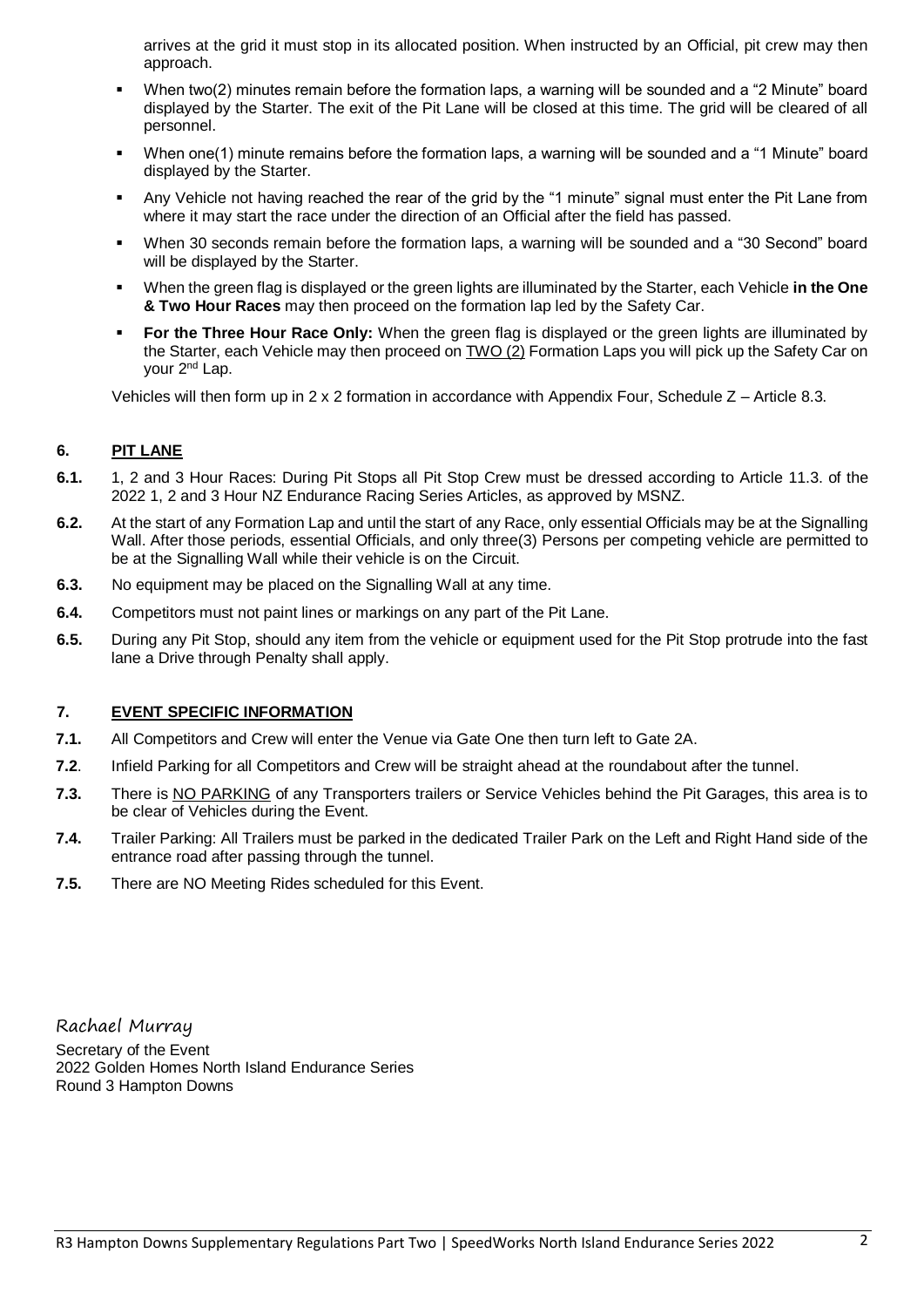## **EVENT SCHEDULE**



**Round 3 - 2022 Golden Homes North Island Endurance Series Hampton Downs Motorsport Park**

| Thursday 16 June 2022 |              |  |                          |        |                    |
|-----------------------|--------------|--|--------------------------|--------|--------------------|
|                       | <b>Start</b> |  | <b>Finish   Category</b> | (h:mm) | Duration   Session |
|                       | 14:00        |  | 17:00   All Categories   |        | $3:00$   Pack In   |
|                       | 15:00        |  | 16:00   Track Walk       |        |                    |



*NB times indicated are indicative and may vary on the day. Should the days program run ahead or behind time, the session times will be announced over Race Radio (where applicable) or the Pit PA system*

|                | Round 3 - 2022 Golden Homes North Island Endurance Series Hampton Downs Motorsport Park |        |                       |                           |                       |  |
|----------------|-----------------------------------------------------------------------------------------|--------|-----------------------|---------------------------|-----------------------|--|
|                | Friday 17 June 2022                                                                     |        |                       |                           |                       |  |
|                | <b>Start</b>                                                                            | Finish | <b>Category</b>       | <b>Duration</b><br>(h:mm) | <b>Session</b>        |  |
|                | 7:30                                                                                    |        |                       |                           | Gates Open            |  |
| P <sub>1</sub> | 9:00                                                                                    | 9:30   | 2-Hour                | 0:30                      | Practice One          |  |
|                |                                                                                         |        |                       | 0:05                      |                       |  |
| P <sub>2</sub> | 9:35                                                                                    | 10:05  | 1-Hour                | 0:30                      | <b>Practice One</b>   |  |
|                |                                                                                         |        |                       | 0:05                      |                       |  |
| P <sub>3</sub> | 10:10                                                                                   | 10:40  | 3-Hour                | 0:30                      | Practice One          |  |
|                |                                                                                         |        |                       | 0:05                      |                       |  |
| P <sub>4</sub> | 10:45                                                                                   | 11:15  | 2-Hour                | 0:30                      | Practice Two          |  |
|                |                                                                                         |        |                       | 0:05                      |                       |  |
| P <sub>5</sub> | 11:20                                                                                   | 11:50  | 1-Hour                | 0:30                      | Practice Two          |  |
|                |                                                                                         |        |                       | 0:05                      |                       |  |
| P <sub>6</sub> | 11:55                                                                                   | 12:25  | 3-Hour                | 0:30                      | Practice Two          |  |
|                |                                                                                         |        |                       | 0:00                      |                       |  |
|                | 12:25                                                                                   | 13:05  | <b>LUNCH BREAK</b>    | 0:40                      |                       |  |
|                |                                                                                         |        |                       | 0:00                      |                       |  |
| P7             | 13:05                                                                                   | 13:35  | 2-Hour                | 0:30                      | <b>Practice Three</b> |  |
|                |                                                                                         |        |                       | 0:05                      |                       |  |
| P <sub>8</sub> | 13:40                                                                                   | 14:10  | 1-Hour                | 0:30                      | <b>Practice Three</b> |  |
|                |                                                                                         |        |                       | 0:05                      |                       |  |
| P <sub>9</sub> | 14:15                                                                                   | 14:45  | 3-Hour                | 0:30                      | <b>Practice Three</b> |  |
|                |                                                                                         |        |                       | 0:15                      |                       |  |
| Q <sub>1</sub> | 15:00                                                                                   | 15:30  | 2-Hour                | 0:30                      | Qualifying            |  |
|                |                                                                                         |        |                       | 0:05                      |                       |  |
| Q2             | 15:35                                                                                   | 16:05  | 1-Hour                | 0:30                      | Qualifying            |  |
|                |                                                                                         |        |                       | 0:05                      |                       |  |
| Q <sub>3</sub> | 16:10                                                                                   | 16:40  | 3-Hour                | 0:30                      | Qualifying            |  |
|                |                                                                                         |        |                       | 0:05                      |                       |  |
|                | 16:45                                                                                   | 16:45  | <b>Circuit Closed</b> |                           |                       |  |